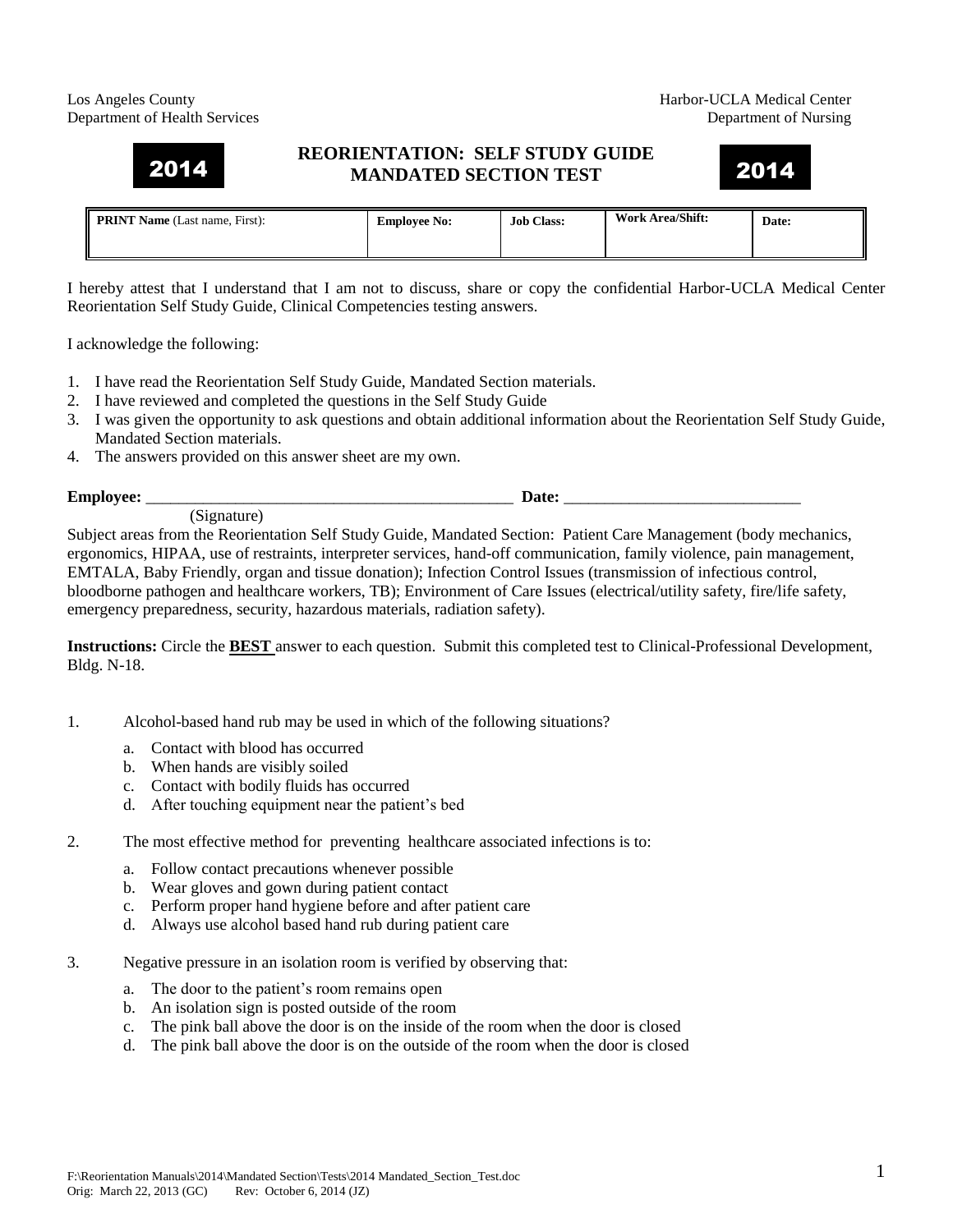- 4. The three *bloodborne* pathogens of primary concern to healthcare workers are:
	- a. Hepatitis B, hepatitis C, tuberculosis
	- b. Hepatitis B, tuberculosis, clostridium difficile
	- c. Hepatitis B, hepatitis C, human immunodeficiency virus
	- d. Hepatitis B, tuberculosis, human immunodeficiency virus
- 5. Which behavior of the staff indicates a risk factor that may lead to injury:
	- a. Limiting repetitive motions c. Overreaching for documents
	- b. Using good body mechanics d. Sitting in a natural resting position
- 6. Which of the following guidelines should be followed when carrying heavy objects?
	- a. Always lean backward c. Use whatever method is comfortable
	- b. Always hold the object at arm's length d. Hold the object as close to the body as possible
- 7. Implementation of HIPAA regulations include:
	- a. Maintaining the same password for security reasons
	- b. Logging off the computer before leaving the workstation
	- c. Sharing password for computer access with only one other co-worker
	- d. Keeping laboratory reports, correspondence, and report sheets in publicly accessible places
- 8. Confidentiality is most often violated when staff:
	- a. Closes patient exam room doors or draws curtains
	- b. Transports medical records so that patients names are not visible
	- c. Discusses patient information in a public place or social network website
	- d. Immediately removes protected health information (PHI) from printers, fax machines, and photocopiers
- 9. The statement that best reflects Harbor-UCLA Medical Center's philosophy regarding the use of restraints is:
	- a. Patients may only be restrained if they are on an involuntary psychiatric hold
	- b. Restraints may be utilized only in emergency situations with the patient's consent
	- c. Alternative measures may be tried prior to the initiation of restraints in order to effectively maximize restraint use.
	- d. Restriction of a patient's mobility and movement by the application of restraints will be carried out only in those situations where alternative methods have been considered, attempted, and deemed ineffective.
- 10. A patient and her 15 year old daughter show up for a clinic appointment. The patient speaks only Korean. The patient's daughter speaks both Korean and English. Clinic staff should:
	- a. Speak to the patient in English
	- b. Escort the patient to the Language Center
	- c. Ask the child to interpret to provide care without delay
	- d. Identify the language and utilize bilingual staff in the area
- 11. Which of the following statements reflects a good understanding of pain management?
	- a. "I believe that patients should not be given pain medications unless their pain is severe."
	- b. "I never believe the patient's statement of pain if the patient has a history of drug abuse."
	- c. "I teach my patients to wait until their pain becomes moderate before taking their pain medication."
	- d. "Following an intervention to relieve pain, I will reassess pain within a time frame that is appropriate to the intervention."
- 12. The purpose of EMTALA is to:
	- a. Transfer patients with qualified personnel
	- b. Transfer patients to other hospitals with the same level of care
	- c. Provide emergency services regardless of financial or insurance status
	- d. Medically screen patients presenting only to the Emergency Department
- F:\Reorientation Manuals\2014\Mandated Section\Tests\2014 Mandated\_Section\_Test.doc<br>Orig: March 22, 2013 (GC) Rev: October 6, 2014 (JZ)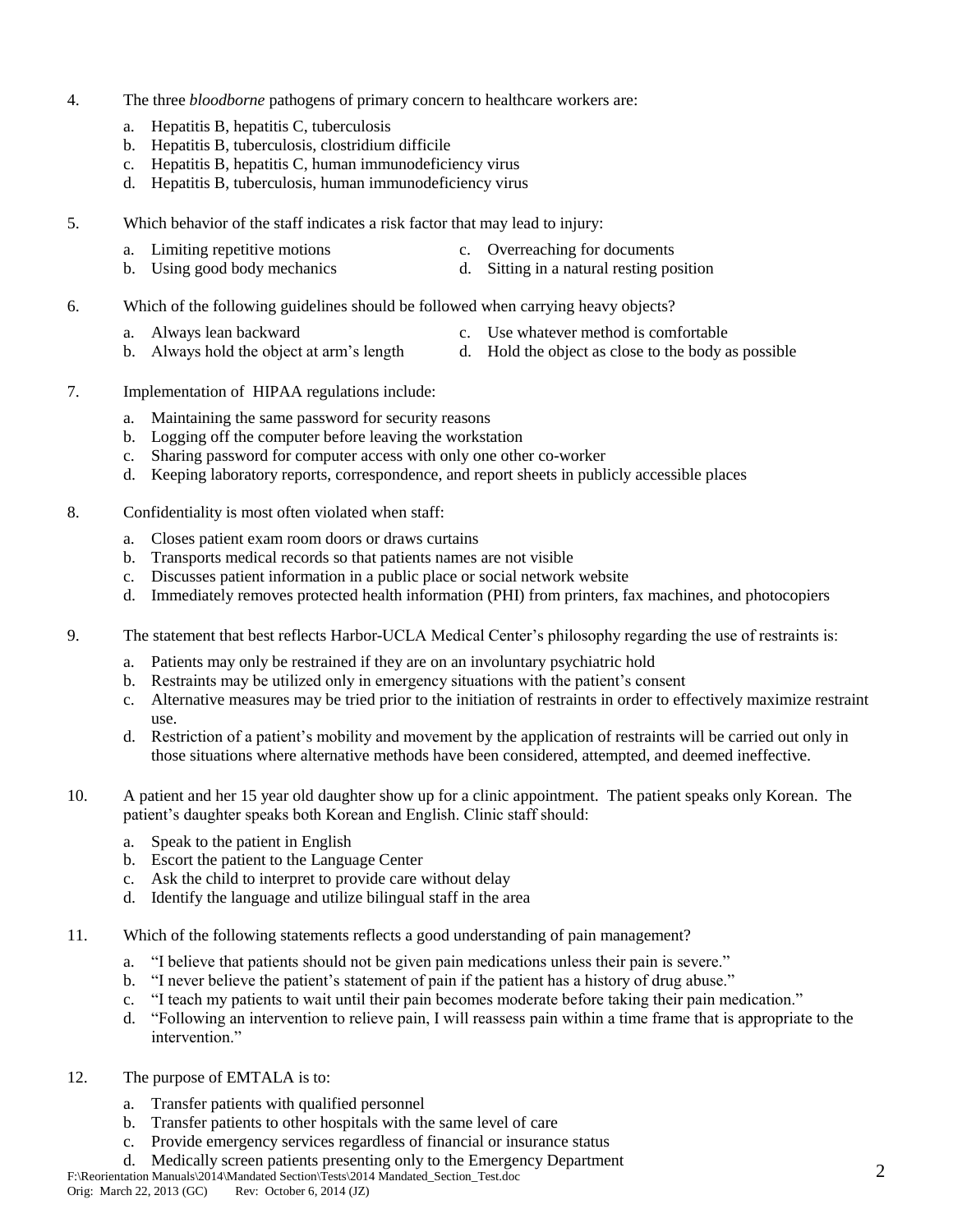- 13. Which of the following statements demonstrates a thorough understanding of a suspected case of child abuse or neglect:
	- a. "It is mandatory to report the case only if there is a current injury."
	- b. "With or without the presence of current injury, it is mandatory to report the case."
	- c. "We healthcare providers are not required to report suspected child abuse case."
	- d. "We healthcare providers are not required to have any involvement in a child abuse case."
- 14. Mandated reporters must report child abuse/neglect, elder abuse/neglect, and intimate partner violence to the appropriate agency:
	-
	- a. Within 30 days c. Within one business day
	- b. Within 24 hours d. Immediately or as soon as possible
- 15. A patient on a cardiac monitor suddenly notifies the nurse of an electrical shock and burning sensation to the chest area. The nurse must immediately:
	- a. Reposition the patient for comfort
	- b. Check the patient and disconnect the cardiac monitor
	- c. Offer pain medication to help reduce the burning sensation
	- d. Educate the patient that the sensation is commonly felt during cardiac monitoring
- 16. Which is the correct code to call after a one liter bag of chemotherapy is spilled on the floor?

| a. Red    | c. Gray   |
|-----------|-----------|
| b. Triage | d. Orange |

- 17. A Code Pink is called. Which of the following actions would be appropriate for the nursing staff to take?
	- a. Isolate the spill and call Radiation Safety
	- b. Close all doors and locate the nearest fire extinguisher
	- c. Look for and report suspicious persons or bundles to the County Sheriff
	- d. Identify the location of the unresponsive child/infant and bring a crash cart
- 18. Which of the following is a benefit of breastfeeding to infants?
	- a. An increased risk of gas pain
	- b. An increased risk of diabetes
	- c. A decrease rick of urinary tract infections
	- d. A decreased risk of ear and respiratory infections
- 19. An earthquake has occurred near Harbor-UCLA. The overhead-paging system announces Code Triage. Staff should immediately:
	- a. Evacuate patients from the building
	- b. Report to the nearest emergency management station
	- c. Ensure that the crash cart and emergency box are readily available
	- d. Return to one's normal assigned workstation and check the status of the patients
- 20. An employee finds a suspicious unopened package and notifies the County Sheriff. The next step would be to:
	- a. Prohibit entry into the area c. Open the package to determine the contents
	- b. Check to see if the package is labeled d. Carefully place the package into a trash can
- 21. Principles of radiation safety include:
	- a. Keep time exposure, distance, shielding and contamination at a minimum
	- b. Keep time exposure and distance to a maximum, use shields and control contamination
	- c. Keep time exposure and distance to a minimum, use shields and control contamination
	- d. Keep time exposure to a minimum, maintain a safe distance, use shields and control contamination